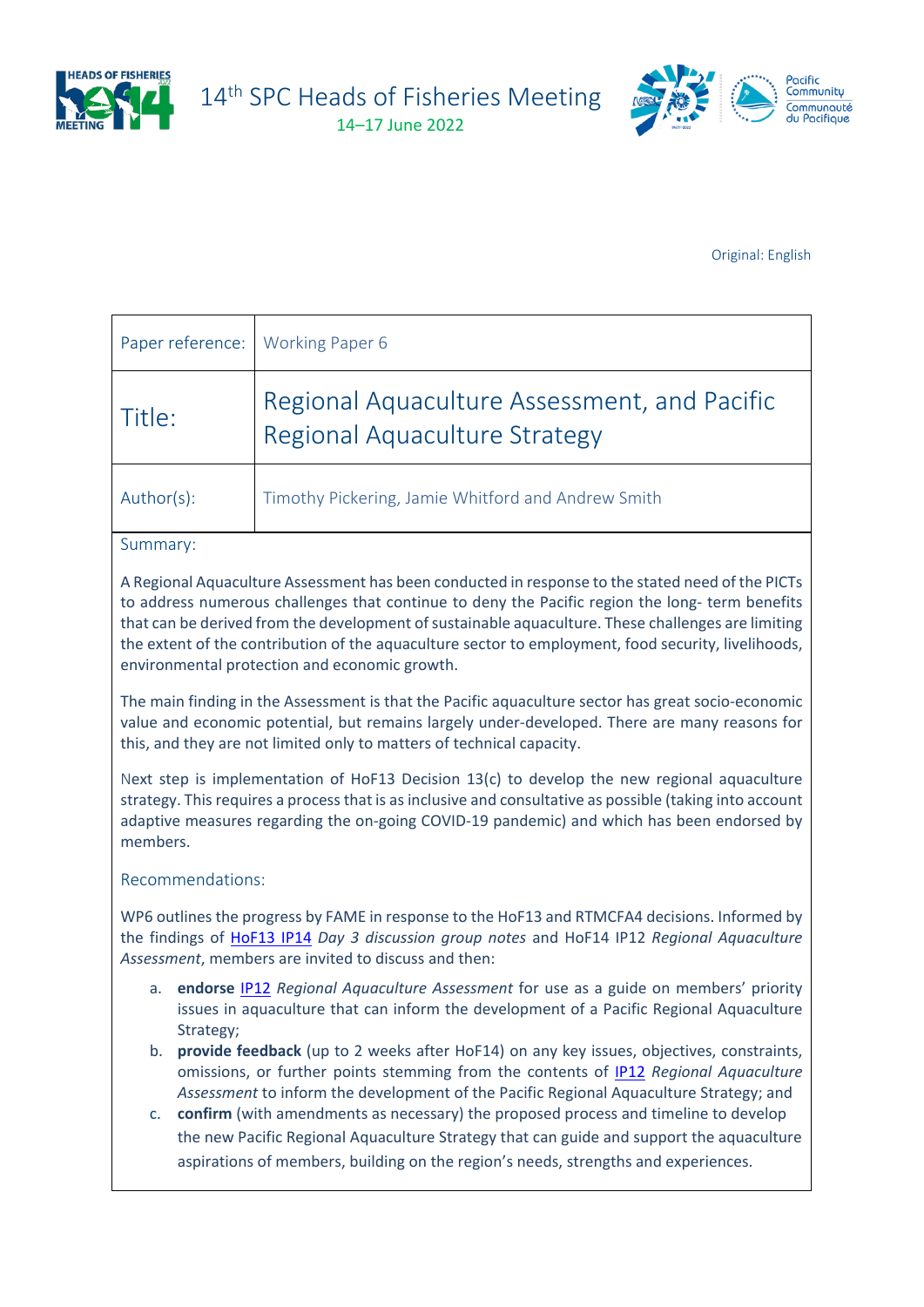

# Background

- 1. At  $13<sup>th</sup>$  Heads of Fisheries Meeting (HoF13) on 1–4 June 2021, members were invited to consider and discuss Working Paper 5 *Future priorities for Pacific aquaculture development*, for which the SPC Coastal Fisheries and Aquaculture Programme (CFAP) briefed Heads of Fisheries about:
	- emerging issues and current constraints in Pacific aquaculture, such as the global COVID-19 pandemic, that have disrupted supply chains and affected the way technical support is delivered to members;
	- advances in members' capacity in certain areas, such as setting national priorities on species with suitable traits for aquaculture, formulation of national Aquatic Biosecurity Plans, as well as government support to improve aquaculture infrastructure;
	- new technologies and trends that can open up new aquaculture options, innovations, and diversification; and
	- an increasing need to examine aquaculture priorities to be better positioned in the near future for greater resilience to climate change impacts and to adapt to the post-COVID world.
- 2. The HoF13 *Outcomes* document includes the following decisions by members for the *Future priorities for Pacific aquaculture development*:

13th Heads of Fisheries:

- a) Endorsed the approaches proposed (Working Paper 5) for SPC to address members' ongoing and immediate needs and priorities for the aquaculture sector.
- b) Endorsed the proposed process for FAME to identify and prioritise the region's medium and long-term (5-10 years) aquaculture needs in the post-COVID era, taking into account the input from the breakout session.
- c) Supported the development of a new regional aquaculture strategy, based on the identified medium- and long-term aquaculture needs, to guide and support members' aspirations and build upon the region's strengths and experiences.
- d) Agreed for a draft regional aquaculture strategy to be reviewed by RTMCF4 and presented for endorsement by HoF14.

# Progress to implement HOF13 aquaculture decisions

- 3. In the year since HoF13, CFAP has continued to address members' ongoing and immediate needs and priorities by using the approaches proposed in WP5 of HoF13 and endorsed by members in HoF13 Decision 13(a).
- 4. For the process endorsed by HoF13 Decision 13(b) to identify the region's medium- and longterm aquaculture needs, on 7 February 2022 CFAP commissioned consultants, Integrated Aquatic Solutions IAS, to conduct an assessment of the aquaculture sector needs and priorities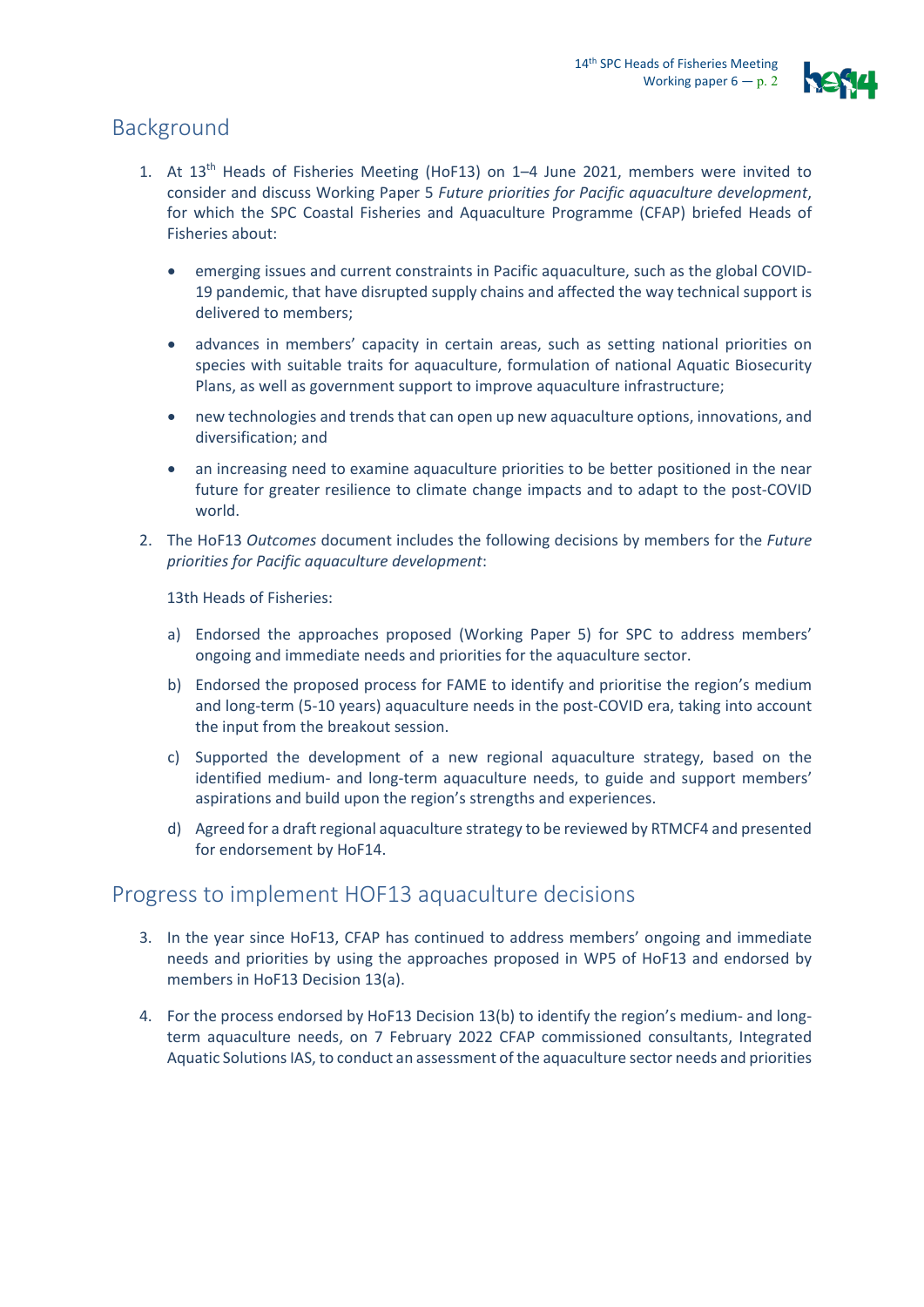

in the Pacific islands region. Among their many sources was [HoF13 Information Paper IP14](https://www.spc.int/DigitalLibrary/Doc/FAME/Meetings/HOF/13/HoF13_IP14.pdf) which contains a summary of members' Break-Out Group responses to the HoF13 WP5 Recommendation (c)(ii) *suggest the broad topic areas that should be included in the Terms of Reference of a regional aquaculture review*. The completed Pacific Regional Aquaculture Assessment report was submitted by IAS to SPC on 9 May 2022 in fulfilment of HoF13 decision 13(b). The full report is provided to members as [Information Paper](https://www.spc.int/DigitalLibrary/Doc/FAME/Meetings/HOF/14/HoF14_IP12.pdf) IP12 of HoF14.

- 5. To be clear, this report is not an assessment of SPC FAME CFAP's effectiveness in supporting aquaculture in the region, nor does it relate only to CFAP's work plan priorities in aquaculture. Rather, it is an assessment of the Pacific aquaculture sector in its entirety. The scope of the issues reviewed within the Regional Aquaculture Assessment, along with the issues raised by members in HoF13 IP14, is wider than CFAP's traditional mandate of providing technical and policy advice in aquaculture.
- 6. HoF13 Decision 13(d) called for the draft Strategy emanating from the HoF-endorsed process to go to RTMCF4 for review, and then for the reviewed Strategy to proceed to HoF14 for endorsement. Disruptions to SPC FAME's annual meetings calendar caused by the COVID-19 pandemic were raised with members by CFAP at RTMCFA4. Further guidance was sought by SPC both about the substantive aquaculture issues to be covered, and about the assessment process (see RTMCFA4 [Outcomes](https://spccfpstore1.blob.core.windows.net/digitallibrary-docs/files/9c/9c3783dd59e3679c7d2ba31b02566f5b.pdf?sv=2015-12-11&sr=b&sig=eZHlkXxoQhVctiPGn6fr6SZU46VBGxMfRfv1W5%2BXS7c%3D&se=2022-11-08T03%3A42%3A34Z&sp=r&rscc=public%2C%20max-age%3D864000%2C%20max-stale%3D86400&rsct=application%2Fpdf&rscd=inline%3B%20filename%3D%22RTMCFA4_Outcomes_Actions_Report_EN.pdf%22) document paras. 27-30). RTMCFA4 endorsed a modified two-step process whereby:
	- a) the Regional Aquaculture Assessment be presented to HoF14 for discussion and to request its endorsement by Heads, and
	- b) at HoF14 the process and timeline to complete the Regional Aquaculture Strategy be confirmed.

# Findings of the Pacific Regional Aquaculture Assessment

- 7. This Regional Aquaculture Assessment [\(IP12\)](https://www.spc.int/DigitalLibrary/Doc/FAME/Meetings/HOF/14/HoF14_IP12.pdf) was conducted in response to the stated need of the PICTs to address numerous challenges that continue to deny the Pacific region the longterm benefits that can be derived from the development of sustainable aquaculture. These challenges are limiting the extent of the contribution of the aquaculture sector to employment, food security, livelihoods, environmental protection and economic growth. It is the Pacific aquaculture sector itself that is under assessment, not SPC's delivery of support to members for aquaculture.
- 8. The main finding in the Assessment is that the Pacific aquaculture sector has great socioeconomic value and economic potential within the PICTs region, but remains largely underdeveloped. There are many reasons for this, and they are not limited only to matters of technical capacity. There is much that can yet be done to improve individual PICTs support for sustainable aquaculture. Regional cooperation offers further opportunities to strengthen the industry.
- 9. A SWOT (strengths, weaknesses, opportunities, threats) analysis, based upon available information and extensive stakeholder engagement, shows that the strengths and opportunities now existing in aquaculture in the Pacific outweigh the weaknesses and threats.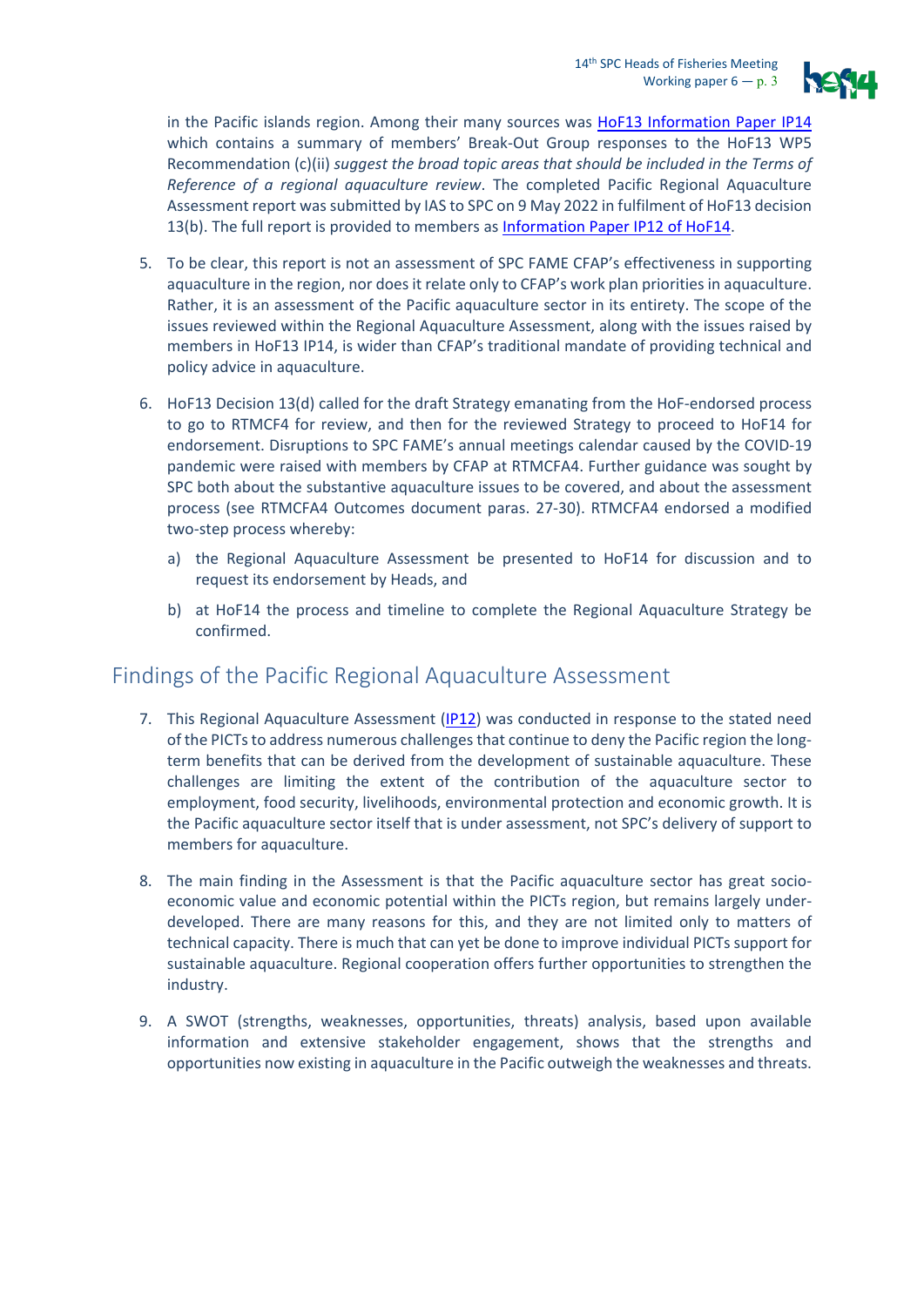

Further, the weaknesses are internal and can be overcome by PICT government intervention and specific actions to create a more enabling governance environment for aquaculture. Regional cooperation offers opportunities to mitigate many of the current threats. One example is the possibility for sub-regional cooperative agreements for the maintenance of quality brood stock and trans-boundary dissemination of seed for selected priority species. Another example is review of legislation to address a general lack of clarity among members about aquaculture governance arrangements, such as to provide clear and timely bureaucratic pathways for establishment of new aquaculture enterprises.

- 10. The Assessment highlights the key aquaculture priorities of the PICTs, to the extent reported in interviews with stakeholders and stated in available documents. Lack of capacity remains a fundamental concern, not only in academic understanding of biology but also in on-farm trade skills. There is a need to assess the success of aquaculture projects in a more appropriate way, and to concentrate on methods and species that are known to work. The Pacific aquaculture sector is very data-deficient, impacting planning and investment in the sector. The slow uptake of technological advances in both communications and at farm level needs to be addressed.
	- 11. Among the immediate needs of PICTs are improvements in capability and capacity, postharvest quality control, marketing and biosecurity, as well as addressing feed supply and costs.
	- 12. Identified priority needs include:
		- a) Capacity building in technical and policy areas of aquaculture, including regulatory and MCS frameworks
		- b) Better assessment of feasibility of aquaculture projects and programmes.
		- c) Concentrate on methods and species known (proven) to work, plus unlock opportunities for "extractive" (unfed), "restorative" (improves the environment) and "climate-smart" (resilient and/or sequesters carbon) forms of aquaculture.
		- d) Better data collection, storage, analysis and dissemination.
		- e) Improved equity, and inclusivity for Vulnerable Disadvantaged Groups (Youth, Gender, etc.).
		- Regional cooperation needed to overcome common problems and reach critical mass.
		- g) Technology ("T4" digitalization) should be more widely adopted.
- 13. Whilst COVID has had an effect on every country and territory in the Pacific, and has impacted aquaculture, it would appear that once the pandemic subsides normality will return relatively quickly. The lessons from COVID need to be learned, and the voice of the aquaculture sector must be heard in national planning for future pandemic responses, however there is no immediate action specifically required for aquaculture.
- 14. One feature of this Assessment is that views of the aquaculture private-sector were actively sought, in addition to those of PICT governments and administrations. Due to COVID restrictions it was not possible to adequately consult with communities engaged in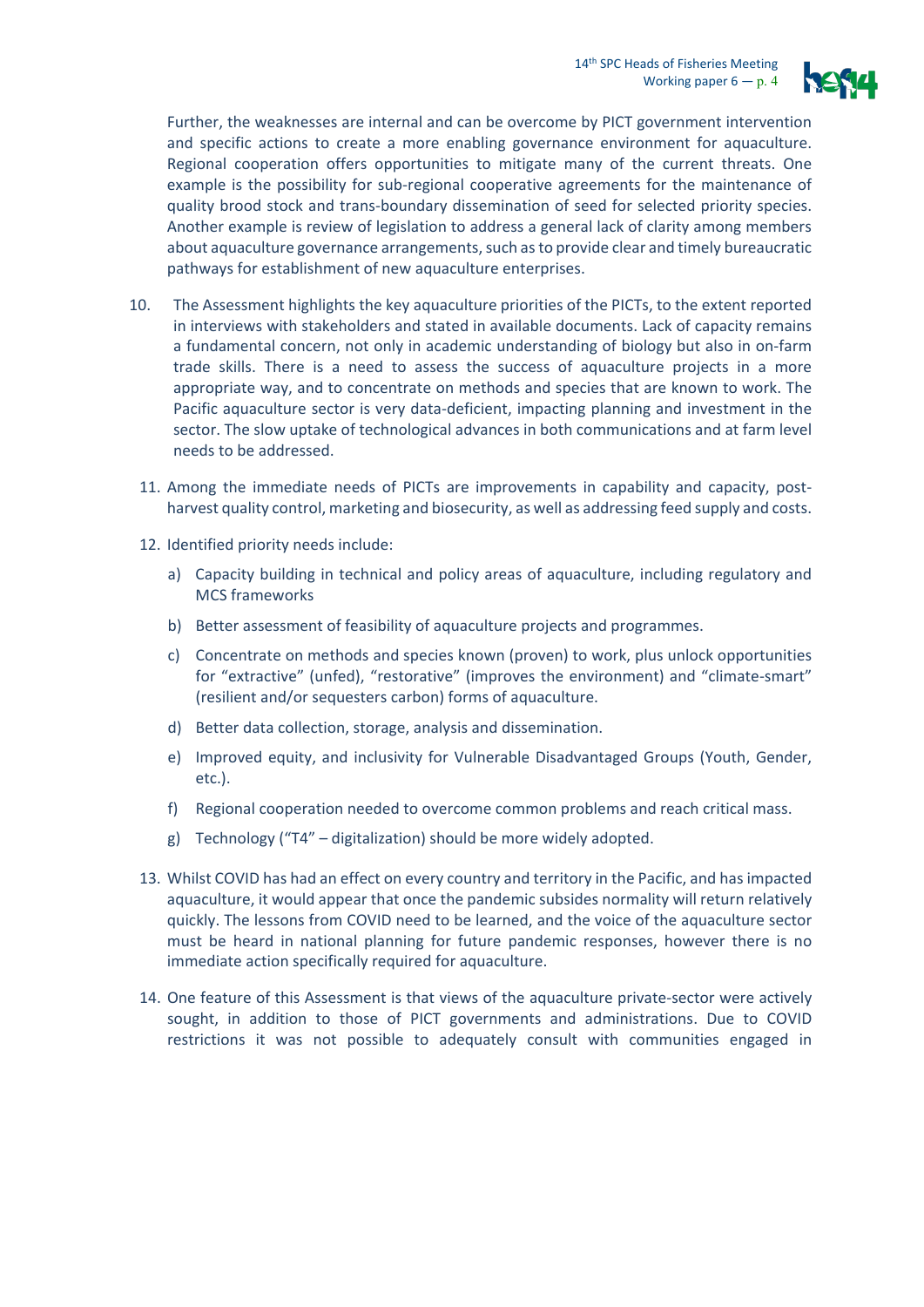

aquaculture about their own special needs, however, their needs will to some extent overlap with those of the private-sector, whose priority needs include:

- a) An improved "enabling environment" for aquaculture enterprise establishment and operations.
- b) Improved access to sources of investment, and financial services like insurance.
- c) Improved financial literacy, leadership and business skills.
- 15. The development and implementation of a Regional Aquaculture Strategy will strengthen the capacity of PICTs and the private sector to harmonise their development and investment plans, enhancing their ability to cooperate and trade regionally and with the rest of the world.
- 16. Objectives for the Strategy suggested by the Assessment (further elaborated in its Appendix II) provide a broad indication of what a Pacific Regional Aquaculture Strategy could tentatively look like:
	- Mainstream aquaculture into the economic and social development agendas of PICTs
	- Increase aquaculture production of edible and non-edible aquatic products for income and food security in the commercial, community and small holder subsectors
	- Improve capacity and capability in the aquaculture sector
	- Improve aquatic biosecurity in the region
	- Assess the resilience of aquaculture to climate change and other natural disasters in the region and develop outline plans for mitigating measures.
	- Improve market access & supply chains
	- Enhance quality of post-harvest products
	- Establish regional cooperative institutional frameworks
	- Mainstream cross cutting issues such as health, environment, and gender in the whole aquaculture value chain throughout the region

# Process for a Pacific Regional Aquaculture Strategy

- 17. Moving forward, the next step is implementation of HoF13 Decision 13(c) about development of a new Pacific regional aquaculture strategy. This requires a process that is as inclusive and consultative as possible (taking adaptive measures regarding the on-going COVID-19 pandemic) and has been endorsed by members, to ensure delivery of a Pacific Regional Aquaculture Strategy that is truly a "members' Strategy".
- 18. The output from the Regional Aquaculture Assessment and its suggested future directions, objectives, priorities, and processes, will inform the consultations with members and stakeholders towards the development of a Pacific Regional Aquaculture Strategy.
- 19. Below is a suggested process and timeline to further develop and finalise a mid- to long-term Pacific Regional Aquaculture Strategy for the PICTs.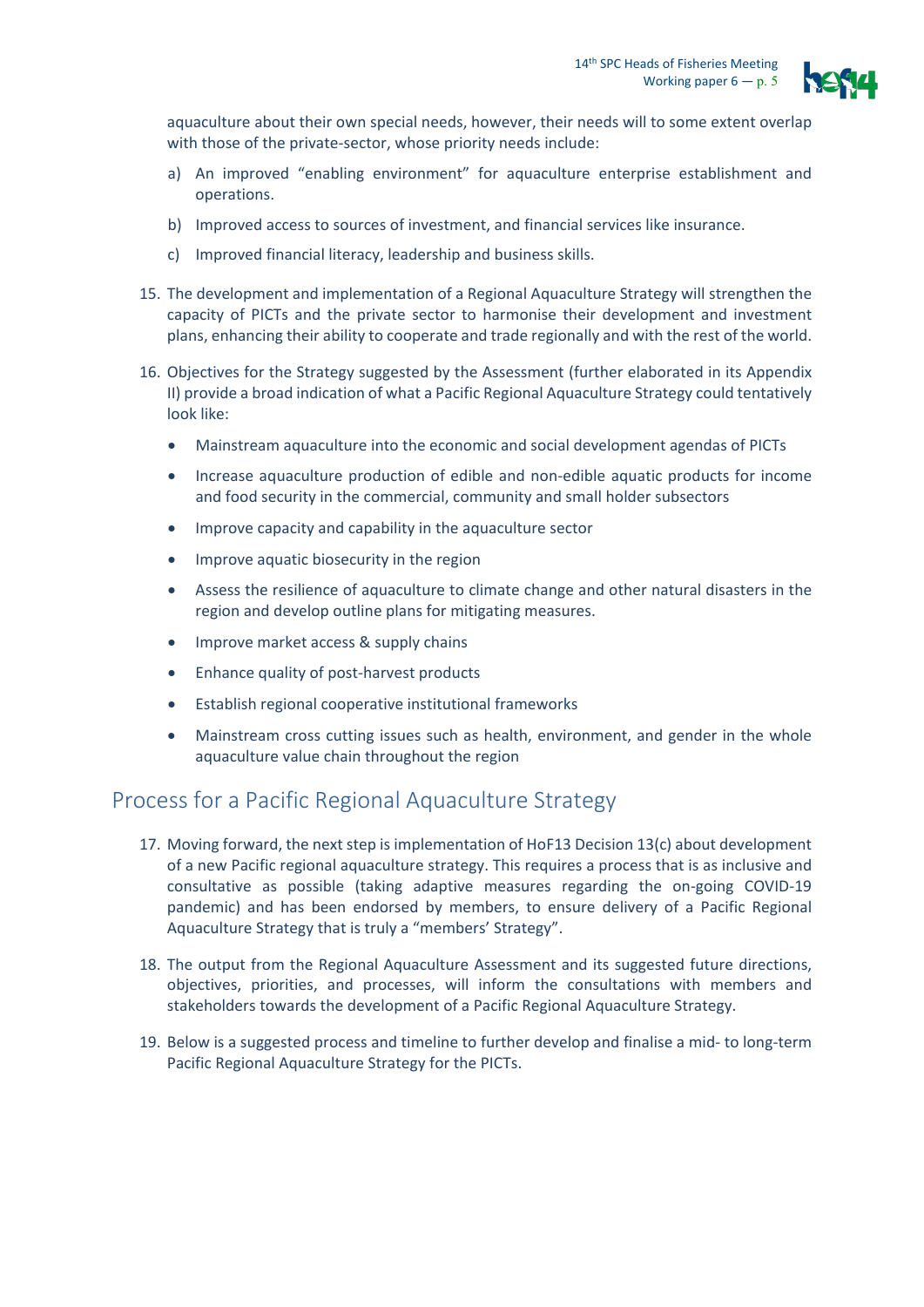

#### **From June 2022 onwards:**

- i. SPC FAME presents to HoF14 a suggested process and timeline for development of the Pacific Regional Aquaculture Strategy, for discussion, amendment, and confirmation by members.
- ii. Funding and the support of donor partners is sought by SPC based on the HoF decision.
- iii. SPC to initiate the process by contacting fisheries departments in PICT governments and administrations, to advise as to the next steps which are:

### **June to October 2022 (HoF14 to RTMCFA5)**

- iv. Initial virtual consultations with individuals in aquaculture departments and divisions.
- v. Agreement sought (and obtained) for in-country needs and direction analysis for the Pacific Regional Aquaculture Strategy and appointment of a government focal point for stakeholder consultations in each member.
- vi. Identification of key stakeholders, both primary and secondary, carried out by focal point/s with SPC (brainstorming sessions).
- vii. Consultations with stakeholders. The member focal point/s can undertake consultations if limited to a series of individual interviews. In larger PICTs with more complex aquaculture activities, the focal points conduct one day workshops assisted, if necessary, by facilitators recruited by SPC. Country based secondary stakeholders are included in the consultations.
- viii. Three sub-regional workshops (hybrid in-person/virtual format to ensure inclusiveness) convened in geographically central locations to consolidate the results of the in-country consultations, and to involve sub-regionally based secondary stakeholders.
- ix. The results of the 3 sub-regional workshops are consolidated by SPC into a Draft Pacific Regional Aquaculture Strategy which is distributed to all PICTs for further comment.
- x. A review and validation session for the draft Pacific Regional Aquaculture Strategy is incorporated into the 5<sup>th</sup> Regional Technical Meeting on Coastal Fisheries and Aquaculture (RTMCFA5) and further adjustments made to the Draft Pacific Regional Aquaculture Strategy document as necessary.

#### **October 2022 to March 2023 (RTMCFA5 to HoF15)**

- xi. Draft Pacific Regional Aquaculture Strategy and a supportive Draft SPC Pacific Regional Aquaculture Policy Brief are distributed to all SPC members for them to further distribute internally to all stakeholders, who make further comments as appropriate, which are incorporated in the final draft documents.
- xii. Draft Pacific Regional Aquaculture Strategy and a supportive Draft SPC Pacific Regional Aquaculture Policy Brief are presented to HoF15 meeting for final review and approval.